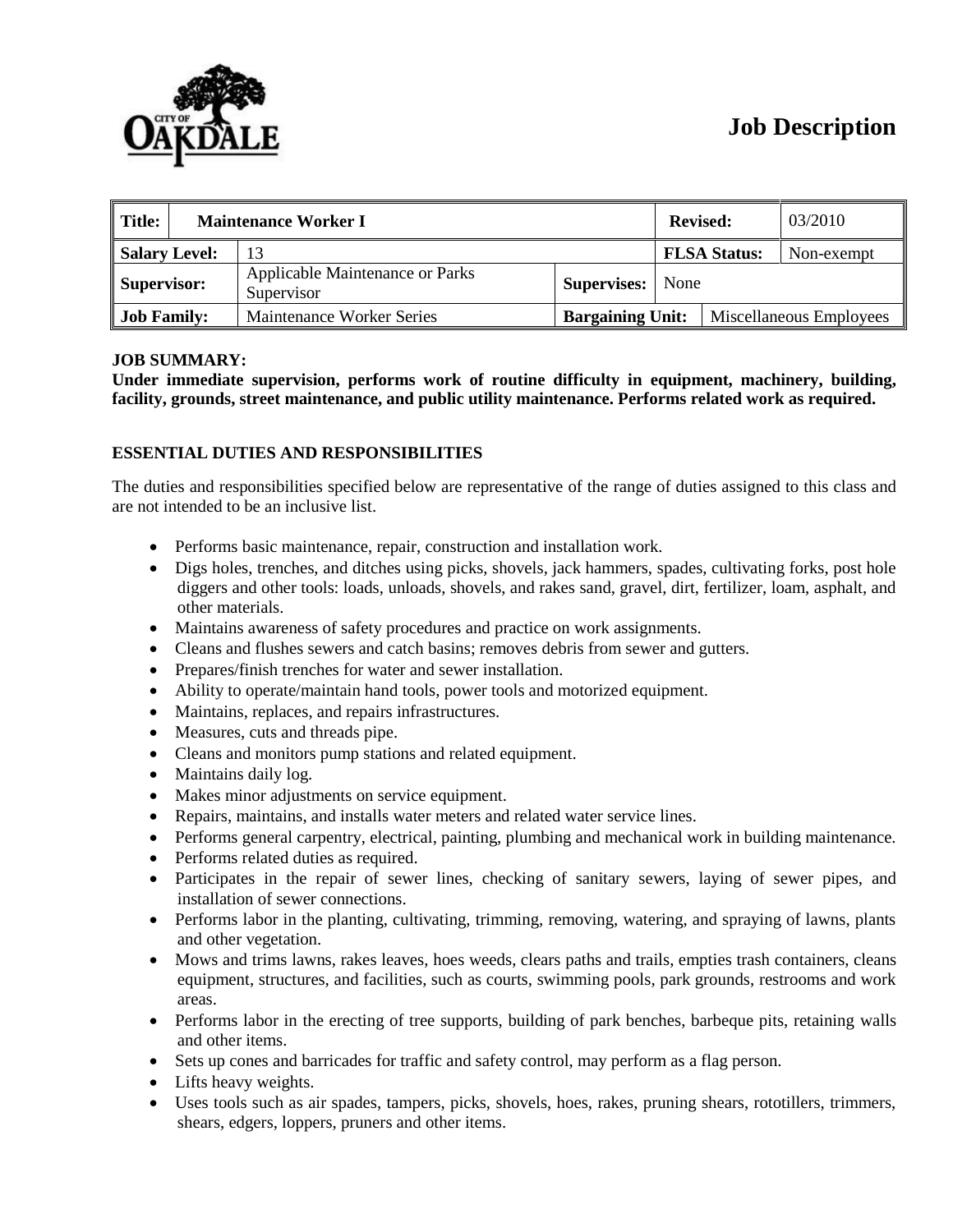# *Maintenance Worker I - Continued*

## **DINSTINGUISHING CHARACTERISTICS**

This is the entry level class for positions engaged in equipment, machinery, building, facility, grounds and street maintenance and utilities work. Incumbents in this class perform unskilled laboring functions.

## **QUALIFICATIONS**

To perform this job successfully, an individual must be able to perform each essential duty satisfactorily. The requirements listed below are representative of the knowledge, skill, and/or ability required. Reasonable accommodations may be made to enable individuals with disabilities to perform the essential functions.

## **ABILITY TO**

- Ability to follow oral and written instructions.
- Ability to perform basic arithmetic calculations.
- Ability to read, write and understand English.
- Ability to operate light automotive equipment and vehicles.
- Establish & maintain effective relationships.
- Meet schedules and time lines.
- Ability to make simple measurements.
- Ability to perform heavy manual labor for extended periods of time.
- Ability to learn department operations and policies.
- Ability to learn sections of codes and laws.

## **KNOWLEDGE OF**

- Knowledge of the use and care of common hand tools used in equipment, machinery, building, facilities, grounds, utilities (sewer, water and storm drains) and street maintenance.
- Knowledge of safety practices and precautions to be used in work.

## **EDUCATION and/or EXPERIENCE**

High school diploma or general education degree (GED); one year related experience and/or training; or equivalent combination of education and experience.

# **CERTIFICATES, LICENSES, REGISTRATIONS**

Valid California drivers license.

## **PHYSICAL DEMANDS**

The physical demands described here are representative of those that must be met by an employee to successfully perform the essential functions of this job. Reasonable accommodations may be made to enable individuals with disabilities to perform the essential functions.

While performing the duties of this job, the employee is regularly required to stand and walk. The employee frequently is required to use hands to finger, handle, or feel; reach with hands and arms; stoop, kneel, crouch, or crawl; and talk or hear. The employee is occasionally required to climb or balance and perform work which involves the frequent lifting, pushing and or pulling of objects which may occasionally weigh up to 100 lbs. Specific vision abilities required by this job include close vision, distance vision, and color vision.